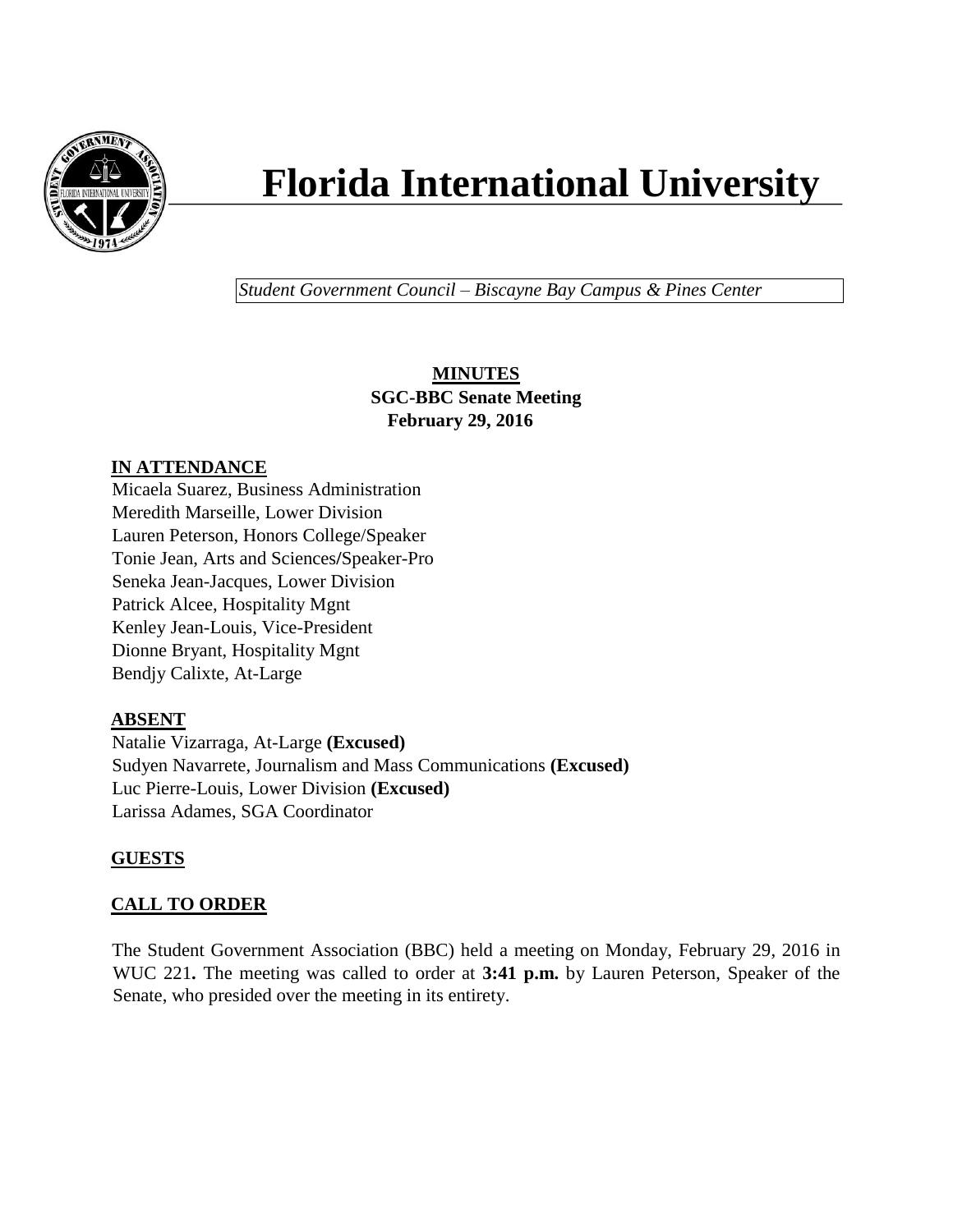## **Minutes Approval**

Speaker Peterson entertain a motion to approve old meeting minutes of February 15th

Senator Suarez moved to approve the minute meeting from the February 15th. Senator Marseille seconded the motion.

By a unanimous decision, the motion passed and the minutes were approved.

Speaker Peterson entertain a motion to approve old meeting minutes of February 22th

Senator Suarez moved to approve the minute meeting from the February 22th. Speaker Jean seconded the motion.

By a unanimous decision, the motion passed and the minutes were approved

#### **SPEAKER REPORT**

- Speaker Peterson said that Larissa was at MMC to interview for a new SGA Graduate Assistant.
- Speaker Peterson said that there would be a lecture on Wednesday.
- Speaker Peterson said that she needs to meet with the chair member by next week.

#### **VICE-PRESIDENT'S REPORT**

• Vice-President Jean-Louis reminded everyone that Relay for Life will be this Friday.

#### **SPEAKER-PRO REPORT**

- Speaker-Pro Jean said that she had a meeting with Senator Suarez.
- Speaker-Pro Jean said that the time cards are in order.

#### **FINANCE REPORT**

• Senator Marseille said that one appropriation needs to be approved.

#### **STUDENT ADVOCACY REPORT**

• No Report

#### **INTERNAL AFFAIRS CHAIR REPORT**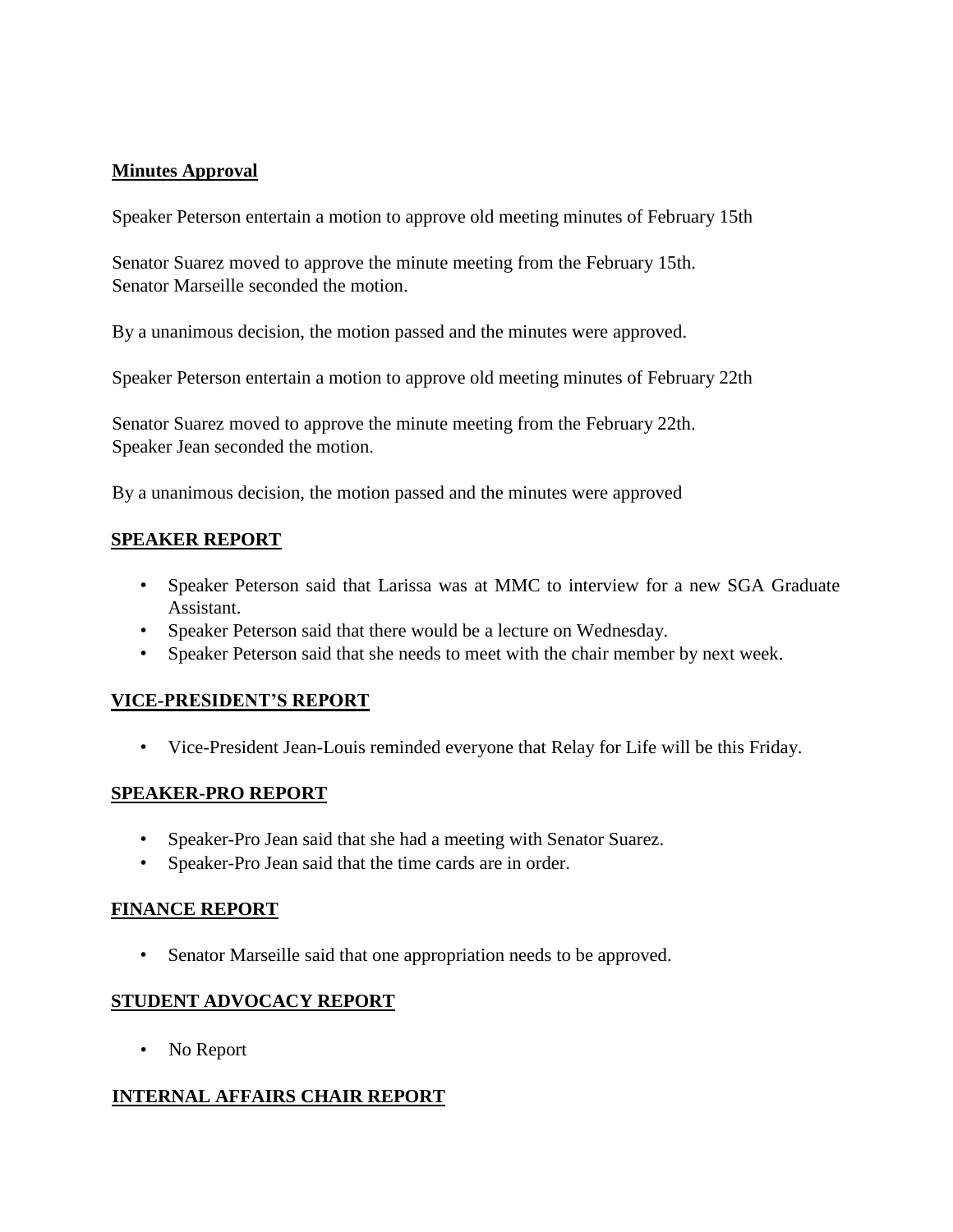- Senator Suarez said that she organized the time cards with Speaker-Pro Jean.
- Senator Suarez said that she will start a new bill with Senator Vizarraga.

## **OPERATIONAL REVIEW REPORT**

- Senator Calixte said that he will be meeting with Larissa and Marcy to confirm that the form to use it on orgsync.
- Senator Calixte said that he will be meeting with other organization with Senator Navarrete and Alcee this week on Thursday.

## **ADVISOR REPORT**

• No Report

#### **NEW BUSINESS**

- **A. Appropriation Presentation – Senator Marseille**
	- Senator Marseille presented an appropriation for a student named Nan Yao's trip to the 68th Annual Gulf Caribbean Fisheries Institute.

Speaker Peterson entertained a motion to bypass the second meeting.

Speaker-Pro Jean moved to bypass the second meeting. Senator Jean-Jacques seconded the motion.

By a unanimous decision, the motion passed and the minutes were bypassed.

Speaker Peterson entertained a motion.

Speaker-Pro Jean moved to approve the appropriations. Senator Calixte seconded the motion.

By a unanimous decision, the motion passed and the appropriations were approved.

#### **B. Survey Presentation – Mr. Jean-Louis**

Vice President Jean-Louis presented the updated class survey.

Speaker-Pro Jean moved to table the discussion of the class survey. Senator Suarez seconded the motion.